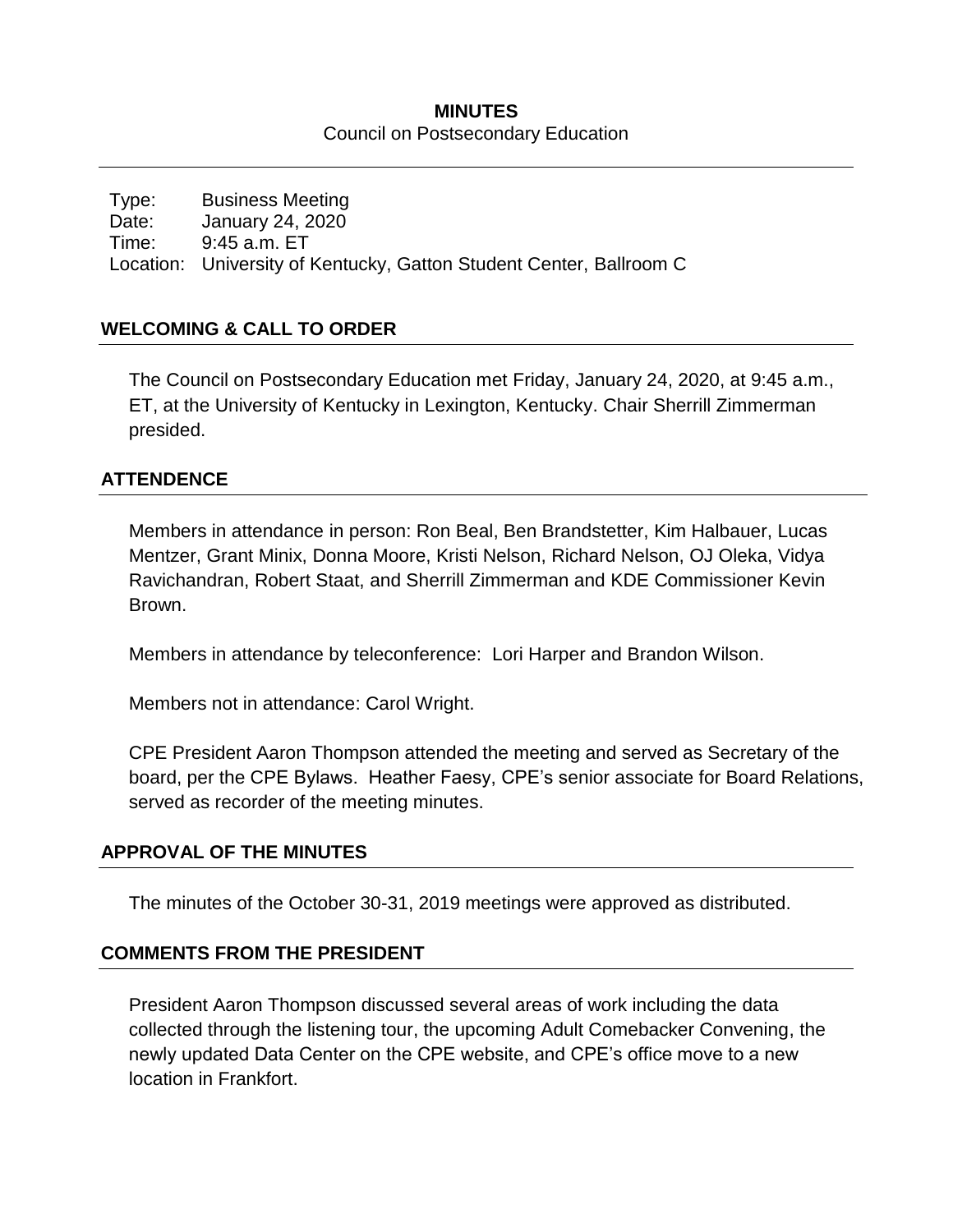## **COMMENTS FROM KDE INTERIM COMMISSIONER, KEVIN BROWN**

Kevin Brown became the Kentucky Department of Education's Interim Commissioner on December 18, 2019. He provided an update on the members and activities of the K-12 board of education and the plans for a national search, which they plan to complete by July 1, 2020.

## **PROPOSED COUNCIL RESOLUTIONS**

The Council approved resolutions for the following individuals because of their support and service to postsecondary education in Kentucky:

- Michael Benson, Eastern Kentucky University
- Donna Moore, Kentucky Council on Postsecondary Education
- OJ Oleka, Kentucky Council on Postsecondary Education

### **EXECUTIVE COMMITTEE REPORT**

Chair Sherrill Zimmerman presented the Executive Committee Report and discussed the following items:

- Results of FY19 Annual Audit: The Executive Committee received the FY19 CPE financial audit results at its January 9th meeting. For fiscal year 19, the auditors issued an unmodified opinion, stating that the Council's financial statements present fairly, in all material respects, the financial position of the governmental activities, each major fund, and the aggregate remaining fund information of the Council as of June 30, 2019, and the respective changes in financial position for the year then ended in accordance with accounting principles generally accepted in the United States of America. In addition, the expenditures of federal awards and supplementary information are fairly stated in all material respects in relation to the basic financial statements as a whole. The firm also noted that it did not identify any deficiencies in internal control that they consider to be material weaknesses.
- Report of Annual Evaluation of CPE President: The Council conducted a constituency evaluation of President Thompson in late 2019. Parties that were surveyed were CPE board members, CPE leadership staff members, university and KCTCS presidents, state policy leaders, members of the Governor's administration and key members of the legislature. The President also completed a self-evaluation. The Executive Committee met on December 11, 2019 to discuss the results of the evaluation surveys, President Thompson's self-evaluation, and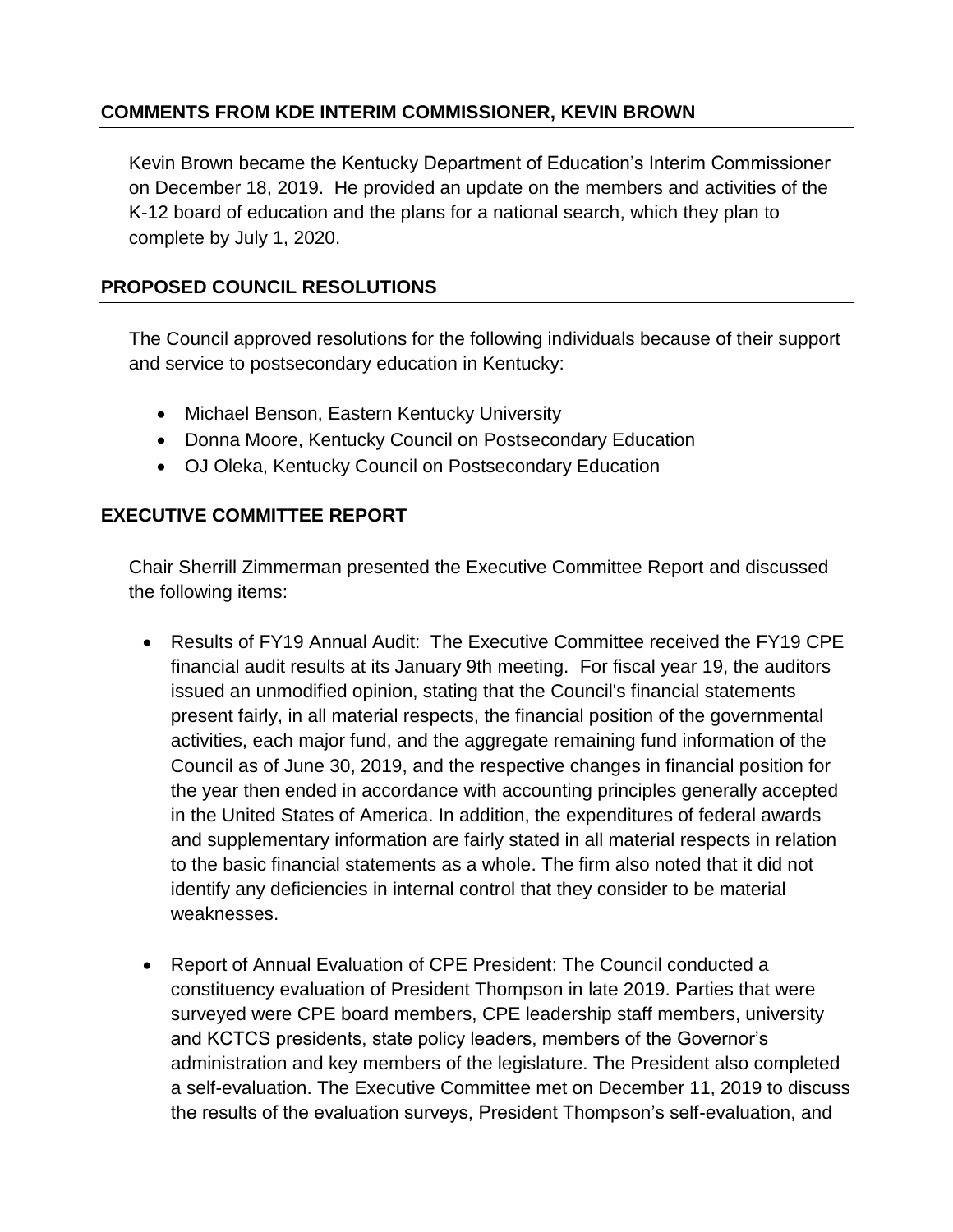his progress on the goals set by the Committee. Chair Zimmerman discussed the results of that evaluation and the incentive compensation was approved prior to adjournment.

Chair Zimmerman also presented the following action items, which were reviewed by the Executive Committee and recommended for approval by the Council:

- 1. Extension of President Aaron Thompson's contract through June 30, 2023 upon the same terms and conditions as his current contract, except that the provision outlining terms for unilateral termination by the Council without cause (Section 7.D.1) be revised to provide for 6 months compensation upon such termination, or compensation for the remainder of the contract, whichever is less.
- 2. Pursuant to HB 50 (2017), that the Council notify the Legislative Research Commission that the following regulations will be amended in the next 18 months:
	- 13 KAR 1:030 & 13 KAR 2:100 Campus Security Regulations Public and Private
	- 13 KAR 1:050 Licensed out-of-state college's eligibility for Kentucky tuition grant
- 3. Pursuant to HB 50 (2017), that the Council notify the Legislative Research Commission that the following regulations should remain in their current form:
	- 13 KAR 2:070 Administrative hearing procedures for determination of residency status
	- 13 KAR 2:080 State Autism Training Center

MOTION: Dr. Staat moved that the Council accept the Executive Committee's report and recommendations of approval. Ms. Moore seconded the motion.

VOTE: The motion passed.

# **FINANCE COMMITTEE REPORT**

Committee Chair Ben Brandstetter presented the Finance Committee Report. The Committee met in December and January and its focus has centered on the various aspects and data pertaining to the upcoming tuition and mandatory fee setting cycle.

Mr. Brandstetter also presented the following action items, which were reviewed by the Finance Committee and recommended for approval by the Council: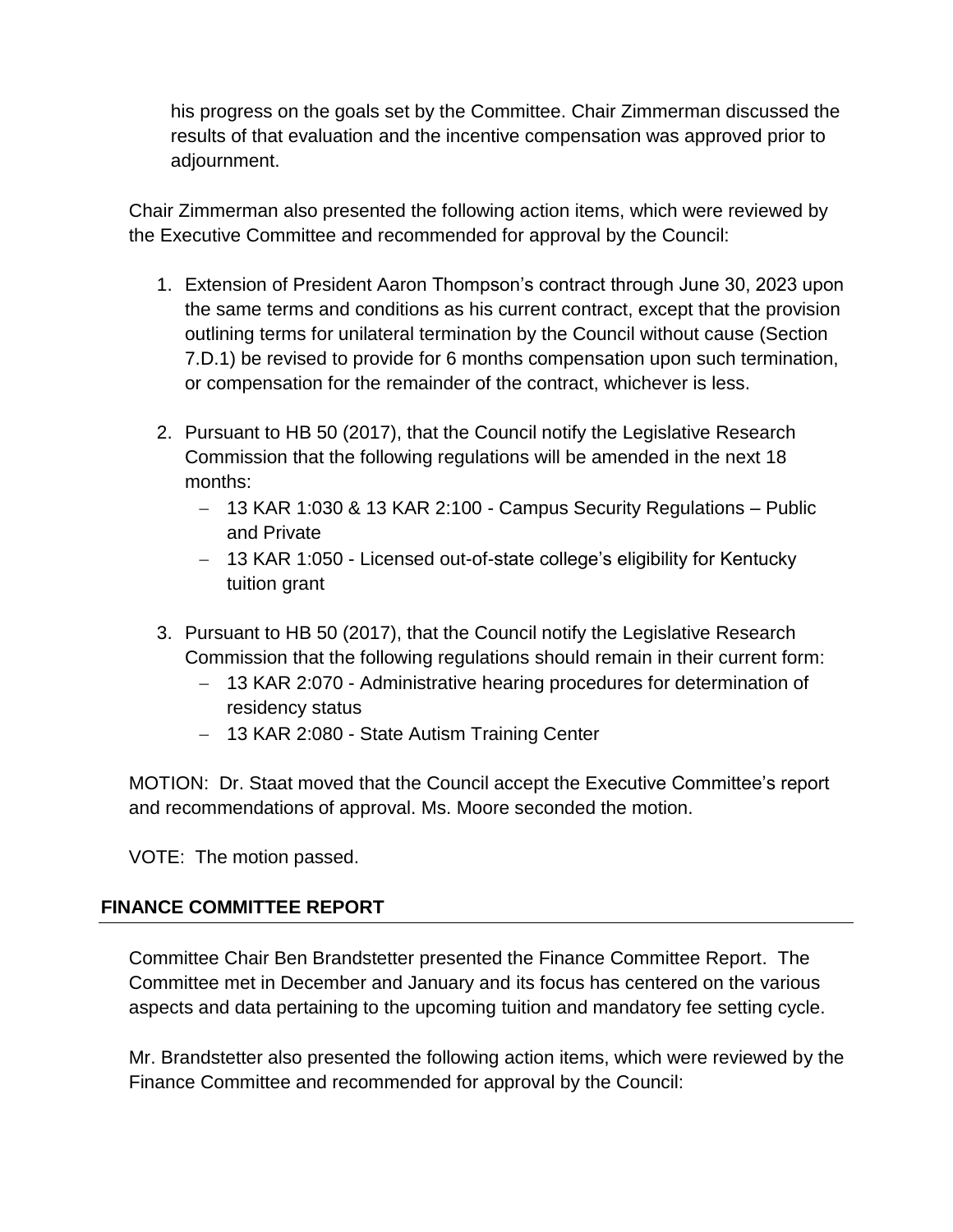- 1. Timeline for tuition setting and the Tuition and Mandatory Fee Policy for the 2020-21 Academic Year. There were no recommended changes to the policy as was already in place.
- 2. Nonresident Student Tuition MOU with Morehead State University. The goals and structure of the agreement are consistent with the Council's Nonresident Student Tuition Policy, and it targets students in West Virginia, Virginia, and Tennessee and allows the option to add students in Georgia, South Carolina, North Carolina and Pennsylvania.
- 3. Pursuant to HB 50 (2017), the Council notify the Legislative Research Commission that the Council intends to let the following regulation expire: 13 KAR 2:050 - Tuition at public institutions of higher education in Kentucky. The regulation was adopted before higher education reform in 1997 and the Council currently determines tuition in accordance with policies adopted at least biannually.

MOTION: Mr. Minix moved that the Council accept the recommendations of approval by the Finance Committee. Ms. Nelson seconded the motion.

VOTE: The motion passed.

Mr. Brandstetter also stated that KCTCS submitted a scope increase request on an interim capital project a few day prior to the meeting. While the Council has historically not been required to review scope increase requests, this exceeded 15 percent of the original scope and thus required Council approval. Because the Finance Committee had already met before Council staff were informed about the required approval and staff needed additional time to review the project before making a recommendation to this board, Chair Brandstetter recommended the Council delegate the review and related action to the Finance Committee when it meets on February 19, 2020.

MOTION: Ms. Ravichandran moved the Council delegate authority to the Finance Committee to review and take action on the \$1,000,000 agency fund scope increase for the Fire Commission's National Responder Preparedness Center Parking Lot. Dr. Staat seconded the motion.

VOTE: The motion passed.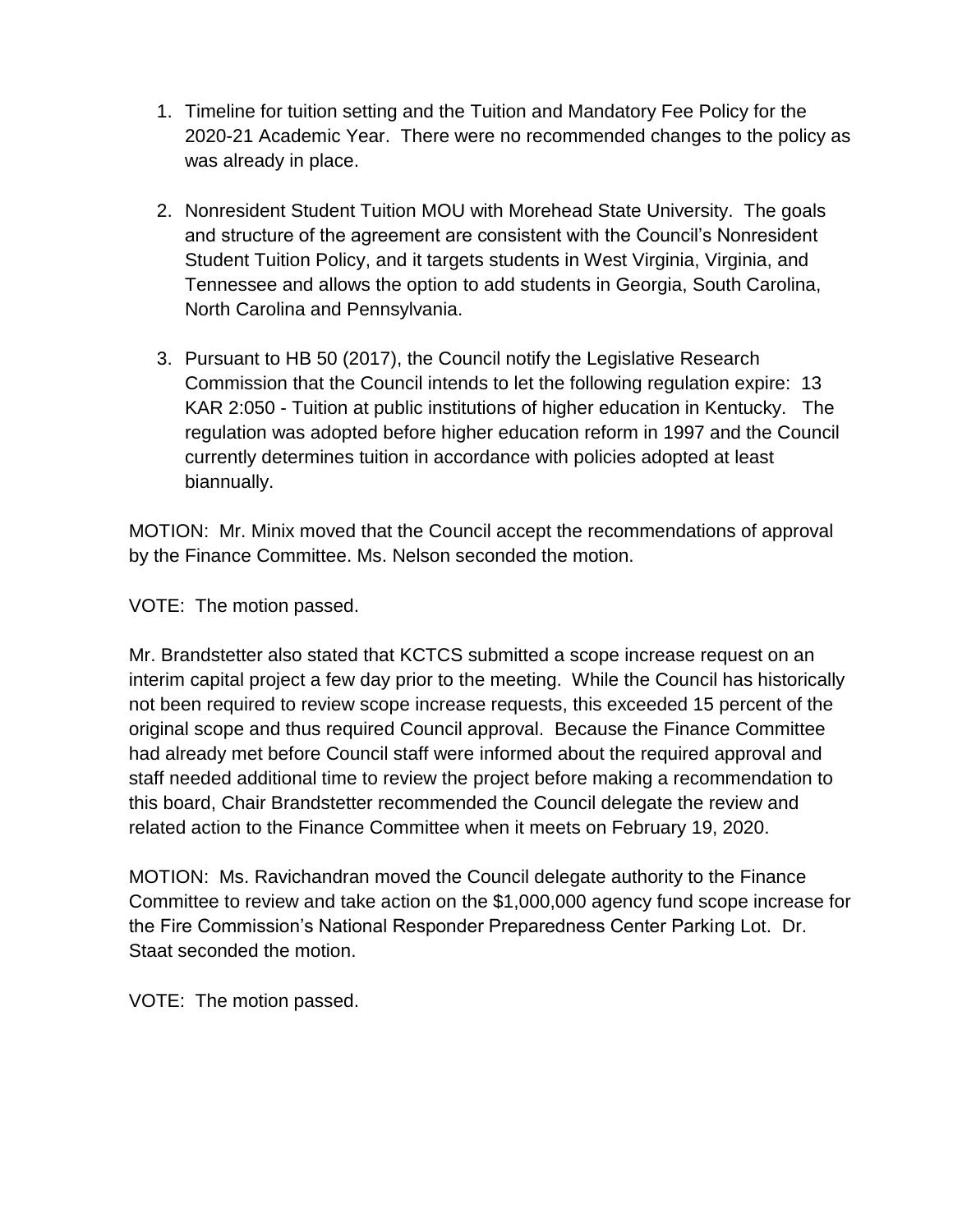# **ACADEMIC AND STRATEGIC INITIATIVES COMMITTEE REPORT**

Committee Chair Lori Harper presented the Academic and Strategic Initiatives Committee Report. The Academic and Strategic Initiatives Committee met on January 9, and the committee received a progress update on the Program Review System, a draft proposal regarding the KY Essential Skills Profile, and notice of upcoming changes to the Dual Credit Policy.

Ms. Harper also presented the following action items, which were reviewed by the Academic and Strategic Initiatives Committee and recommended for approval by the Council:

- 1. One new academic program at Morehead State University a Bachelor of Science in Systems Integration Engineering.
- 2. Two new academic programs at the University of Louisville a Bachelor of Science in Business Administration and a Bachelor of Science in Urban Studies.
- 3. Three new academic programs at the University of Kentucky a doctoral degree in Social Work, a Masters of Arts in Applied Environmental and Sustainability Studies, and a Ph.D. in Arts Administration.
- 4. Pursuant to HB 50 (2017), the Council notify the Legislative Research Commission that the Council intends to let the following regulation remain in its current form: 13 KAR 2:025 - College Preparatory Education. The regulation was adopted in 2002 and continues to meet the statutory requirement of KRS 164.098(1).

MOTION: Ms. Nelson moved that the Council accept the recommendations of approval by the Academic & Strategic Initiatives Committee. Ms. Moore seconded the motion.

The motion passed.

# **HIGHER EDUCATION'S RETURN ON INVESTMENT REPORT: THE CASE FOR WHY HIGHER EDUCATION MATTERS**

Dr. David Mahan, CPE's Associate Vice President, Data & Advanced Analytics and Ms. Melissa Young, CPE's Director of Grants and Special Projects presented the findings from the Higher Education's Return on Investment Report, which focuses on Kentucky postsecondary education's return on investment from both a student and state perspective. It is the story of one cohort of students - the Kentucky high school class of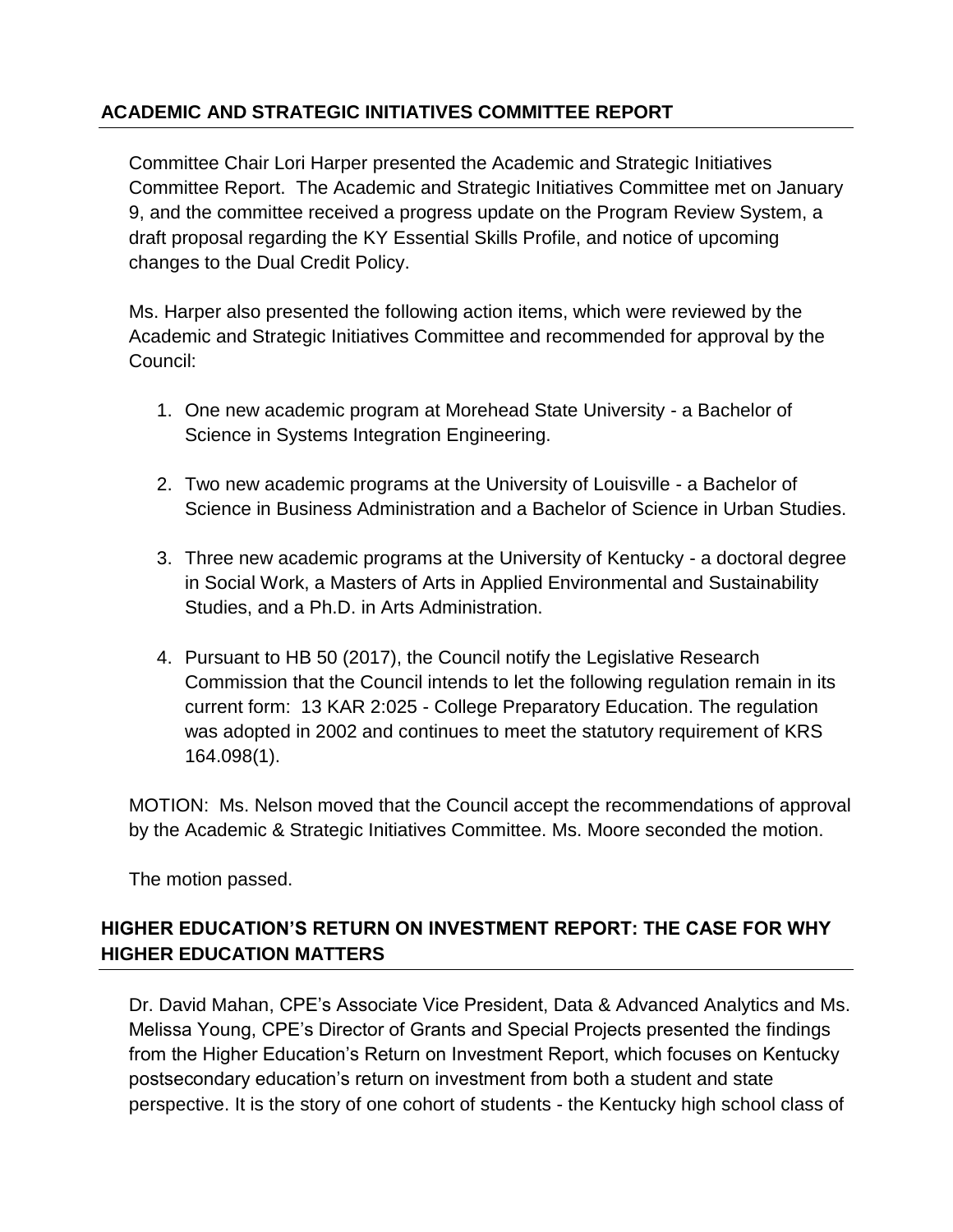2010. This report tracks 42,856 students who graduated from a Kentucky high school in 2010 through 2018, the most recent year of data available.

The report showed the following key takeaways for the student:

- The total out-of-pocket (net) cost of a public postsecondary credential is significantly lower than the published (sticker) price.
- About a third of the total cost of public postsecondary credentials is covered by grants and scholarships.
- Tuition and fee increases at Kentucky's public institutions are at their lowest point in 15 years.
- A substantial number of students do not borrow loans to finance their education.
- The median student loan debt is comparable to an auto loan, except a credential, unlike a car, appreciates in value.
- At the end of 8 years, college graduates were earning significantly more than high school graduates - \$12,000 more for a bachelor's degree and \$8,000 more for an associate degree.

The report showed the following key takeaways for the state:

- Kentucky invested about \$544 million in the class of 2010 through direct appropriations to public colleges and universities.
- Kentucky invested about \$86 million in the class of 2010 through state financial aid programs by virtue of Kentucky lottery proceeds.
- The state's return on investment for collegegoers in the high school class of 2010 is 69 times the initial investment.
- College graduates are much less likely to be unemployed or participate in entitlement programs, resulting in additional savings.

Questions and commentary from the board included the marketing and dissemination plan for the report, the ability to review the data by type of degree attained, and how this data can be shared with campuses to help with financial aid counseling efforts.

# **NOMINATING COMMITTEE REPORT**

Committee Chair Kristi Nelson presented the Nominating Committee report. The Nominating Committee met on December 17, 2019 and January 9, 2020 to discuss and recommend members to serve as chair and vice chair of the CPE for a one year term, per the bylaws. They nominated Ben Brandstetter as chairperson and Kim Halbauer as vice chairperson for the 2020 calendar year.